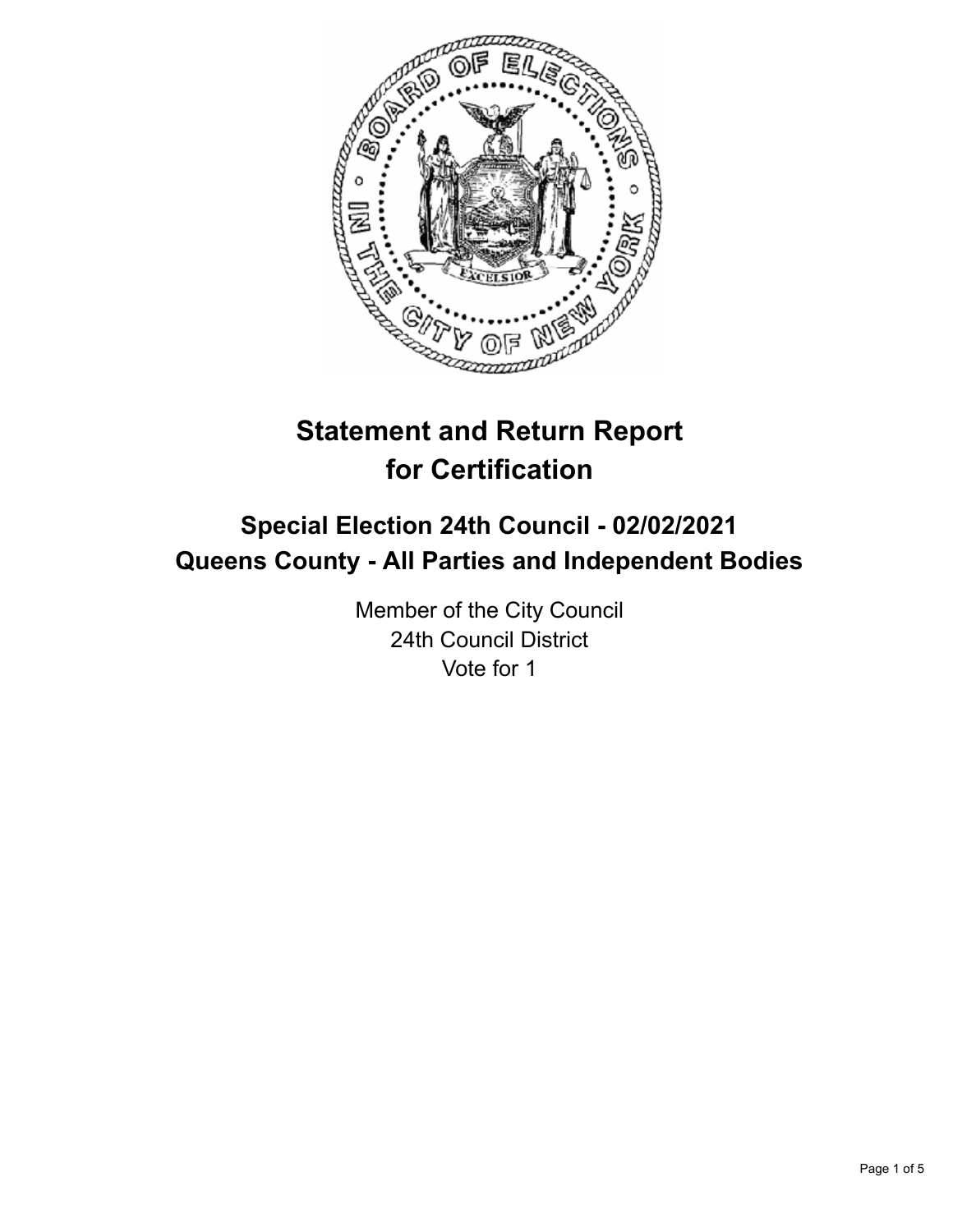

## **Assembly District 24**

| <b>PUBLIC COUNTER</b>                                    | 1,248 |
|----------------------------------------------------------|-------|
| ABSENTEE / MILITARY                                      | 282   |
| <b>AFFIDAVIT</b>                                         | 9     |
| <b>Total Ballots</b>                                     | 1,539 |
| Less - Inapplicable Federal/Special Presidential Ballots | 0     |
| <b>Total Applicable Ballots</b>                          | 1,539 |
| MOUMITA AHMED (MO FOR THE PEOPLE)                        | 405   |
| DEEPTI SHARMA (A BETTER QUEENS)                          | 76    |
| DILIP NATH (YOUR VOICE MATTERS)                          | 82    |
| NEETA JAIN (COMMUNITY FIRST)                             | 57    |
| MICHAEL EARL BROWN (UNITED CITIZENS)                     | 14    |
| MUJIB U. RAHMAN (UNITY)                                  | 88    |
| JAMES F. GENNARO (QUEENS STRONG)                         | 546   |
| SOMA S. SYED (SOMA FOR QUEENS)                           | 238   |
| DONALD J. TRUMP (WRITE-IN)                               | 2     |
| UNCOUNTED WRITE-IN PER STATUTE (WRITE-IN)                | 1     |
| <b>Total Votes</b>                                       | 1,509 |
| Unrecorded                                               | 30    |

#### **Assembly District 25**

| <b>PUBLIC COUNTER</b>                                    | 941   |
|----------------------------------------------------------|-------|
| <b>ABSENTEE / MILITARY</b>                               | 251   |
| AFFIDAVIT                                                | 14    |
| <b>Total Ballots</b>                                     | 1,206 |
| Less - Inapplicable Federal/Special Presidential Ballots | 0     |
| <b>Total Applicable Ballots</b>                          | 1,206 |
| MOUMITA AHMED (MO FOR THE PEOPLE)                        | 102   |
| DEEPTI SHARMA (A BETTER QUEENS)                          | 62    |
| DILIP NATH (YOUR VOICE MATTERS)                          | 43    |
| NEETA JAIN (COMMUNITY FIRST)                             | 70    |
| MICHAEL EARL BROWN (UNITED CITIZENS)                     | 18    |
| MUJIB U. RAHMAN (UNITY)                                  | 21    |
| JAMES F. GENNARO (QUEENS STRONG)                         | 858   |
| SOMA S. SYED (SOMA FOR QUEENS)                           | 21    |
| <b>Total Votes</b>                                       | 1,195 |
| Unrecorded                                               | 11    |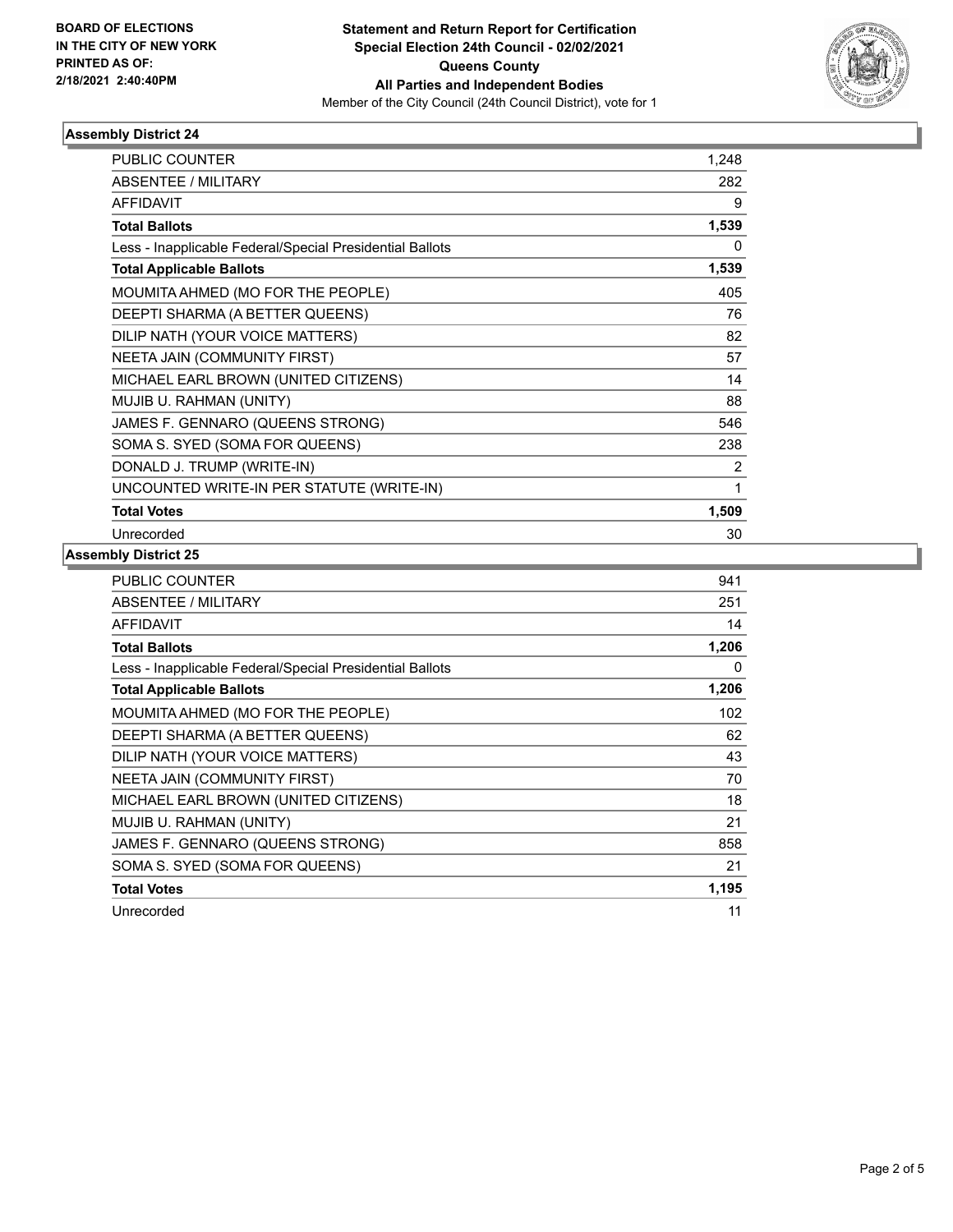

## **Assembly District 27**

| <b>PUBLIC COUNTER</b>                                    | 2,782 |
|----------------------------------------------------------|-------|
| <b>ABSENTEE / MILITARY</b>                               | 423   |
| <b>AFFIDAVIT</b>                                         | 78    |
| <b>Total Ballots</b>                                     | 3,283 |
| Less - Inapplicable Federal/Special Presidential Ballots | 0     |
| <b>Total Applicable Ballots</b>                          | 3,283 |
| MOUMITA AHMED (MO FOR THE PEOPLE)                        | 227   |
| DEEPTI SHARMA (A BETTER QUEENS)                          | 155   |
| DILIP NATH (YOUR VOICE MATTERS)                          | 72    |
| NEETA JAIN (COMMUNITY FIRST)                             | 78    |
| MICHAEL EARL BROWN (UNITED CITIZENS)                     | 32    |
| MUJIB U. RAHMAN (UNITY)                                  | 24    |
| JAMES F. GENNARO (QUEENS STRONG)                         | 2,591 |
| SOMA S. SYED (SOMA FOR QUEENS)                           | 83    |
| ANGELO KING (WRITE-IN)                                   | 2     |
| UNATTRIBUTABLE WRITE-IN (WRITE-IN)                       | 1     |
| YISHAI MAYNARD (WRITE-IN)                                | 1     |
| <b>Total Votes</b>                                       | 3,266 |
| Unrecorded                                               | 17    |

## **Assembly District 29**

| <b>PUBLIC COUNTER</b>                                    | 263 |
|----------------------------------------------------------|-----|
| <b>ABSENTEE / MILITARY</b>                               | 31  |
| <b>AFFIDAVIT</b>                                         | 0   |
| <b>Total Ballots</b>                                     | 294 |
| Less - Inapplicable Federal/Special Presidential Ballots | 0   |
| <b>Total Applicable Ballots</b>                          | 294 |
| MOUMITA AHMED (MO FOR THE PEOPLE)                        | 90  |
| DEEPTI SHARMA (A BETTER QUEENS)                          | 8   |
| DILIP NATH (YOUR VOICE MATTERS)                          | 26  |
| NEETA JAIN (COMMUNITY FIRST)                             | 10  |
| MICHAEL EARL BROWN (UNITED CITIZENS)                     | 11  |
| MUJIB U. RAHMAN (UNITY)                                  | 23  |
| JAMES F. GENNARO (QUEENS STRONG)                         | 46  |
| SOMA S. SYED (SOMA FOR QUEENS)                           | 75  |
| <b>Total Votes</b>                                       | 289 |
| Unrecorded                                               | 5   |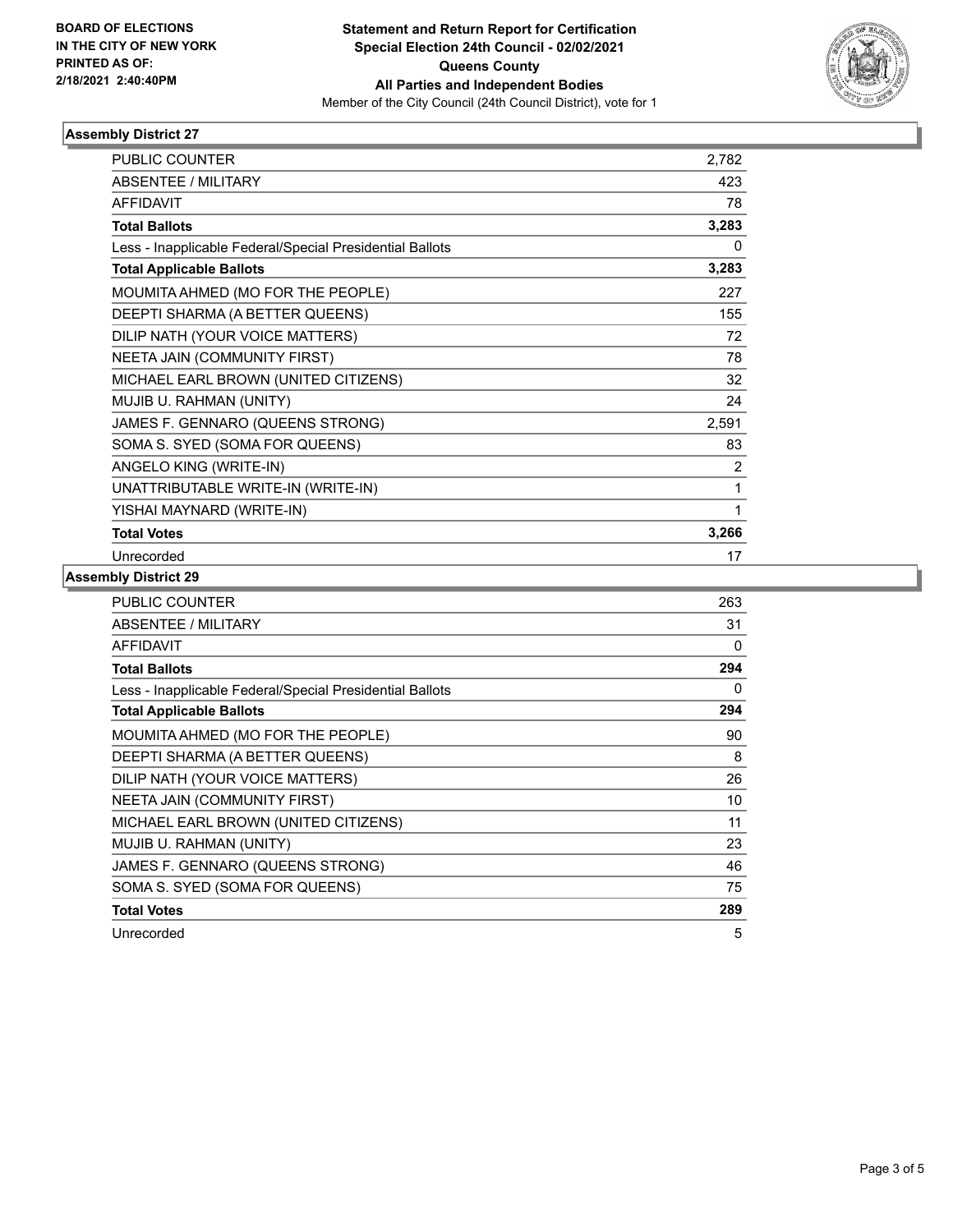

## **Assembly District 32**

| <b>PUBLIC COUNTER</b>                                    | 470 |
|----------------------------------------------------------|-----|
| <b>ABSENTEE / MILITARY</b>                               | 59  |
| <b>AFFIDAVIT</b>                                         | 2   |
| <b>Total Ballots</b>                                     | 531 |
| Less - Inapplicable Federal/Special Presidential Ballots | 0   |
| <b>Total Applicable Ballots</b>                          | 531 |
| MOUMITA AHMED (MO FOR THE PEOPLE)                        | 217 |
| DEEPTI SHARMA (A BETTER QUEENS)                          | 21  |
| DILIP NATH (YOUR VOICE MATTERS)                          | 60  |
| NEETA JAIN (COMMUNITY FIRST)                             | 12  |
| MICHAEL EARL BROWN (UNITED CITIZENS)                     | 21  |
| MUJIB U. RAHMAN (UNITY)                                  | 36  |
| JAMES F. GENNARO (QUEENS STRONG)                         | 37  |
| SOMA S. SYED (SOMA FOR QUEENS)                           | 120 |
| <b>Total Votes</b>                                       | 524 |
| Unrecorded                                               | 7   |